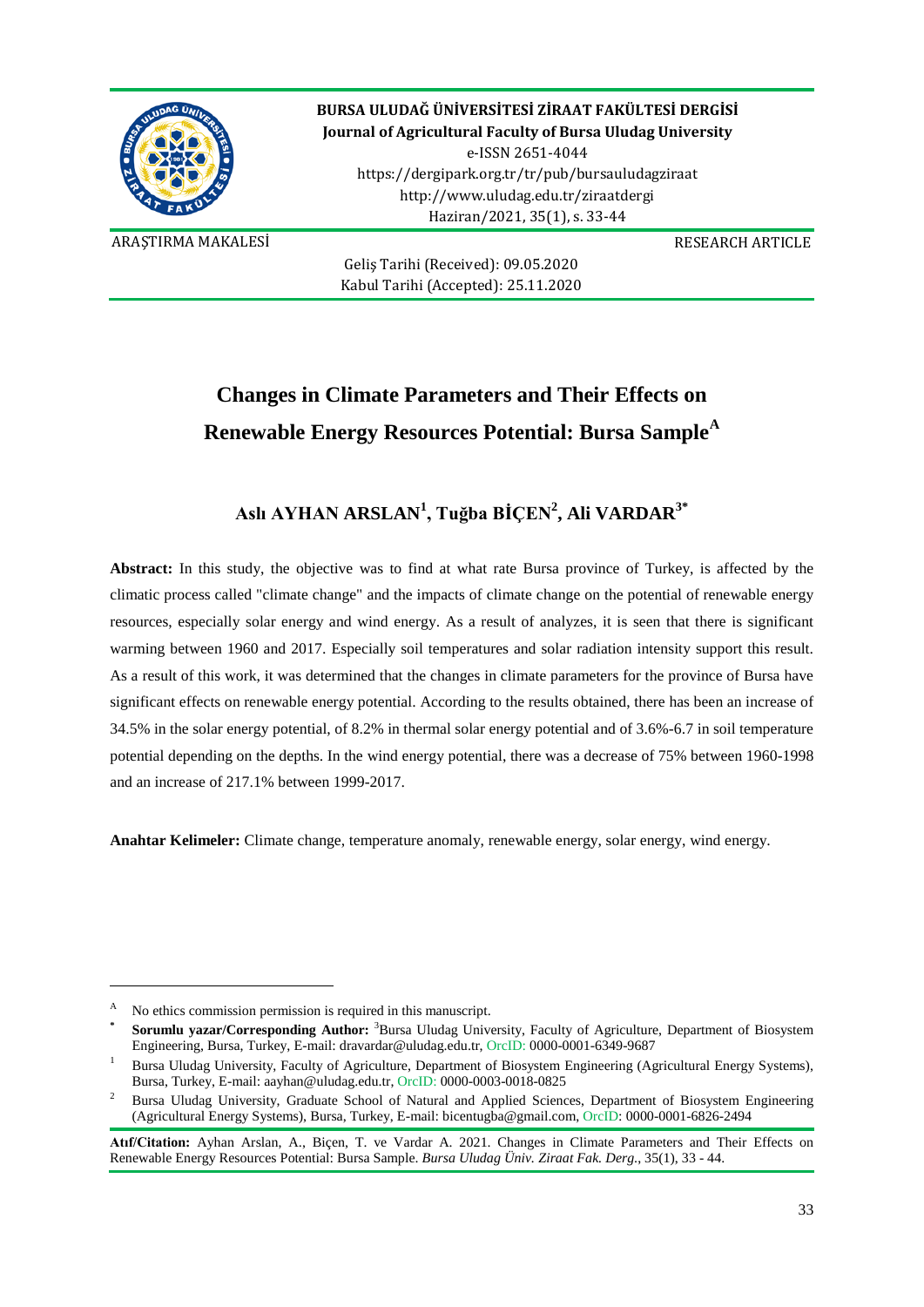## **İklim Parametrelerindeki Değişiklikler ve Yenilenebilir Enerji Kaynakları Potansiyeline Etkileri: Bursa Örneği**

**Öz:** Bu çalışmada, Türkiye'nin Bursa ilinin "İklim Değişikliği" adı verilen iklimsel süreçten ne oranda etkilendiği ve iklim değişikliğinin özellikle güneş enerjisi ve rüzgâr enerjisi olmak üzere yenilenebilir enerji kaynakları potansiyeline etkileri ortaya konulmaya çalışılmıştır. Analizler sonucunda 1960 ve 2017 yılları arasında önemli bir ısınma olduğu görülmektedir. Özellikle toprak sıcaklıkları ve güneş radyasyonu yoğunluğu bu sonucu desteklemektedir. Bu çalışma sonucunda, Bursa ili için iklim parametrelerindeki değişikliklerin yenilenebilir enerji potansiyeli üzerinde önemli etkileri olduğu belirlenmiştir. Elde edilen sonuçlara göre, güneş enerjisi potansiyelinde %34.5, ısısal güneş enerjisi potansiyelinde %8.2 ve derinliklere bağlı olarak toprak sıcaklığı potansiyelinde %3.6-6.7 artış olmuştur. Rüzgar enerjisi potansiyelinde 1960-1998 yılları arasında %75 azalma ve 1999-2017 yılları arasında %217.1 artış gözlenmiştir.

**Keywords:** İklim değişikliği, sıcaklık anomalileri, yenilenebilir enerji, güneş enerjisi, rüzgar enerjisi.

#### **Introduction**

Thanks to the greenhouse effect, the earth's atmosphere created the environment in which living things can live. To protect and sustain this environment has extreme importance for the future of the lives of the living things and thus for the future of the lives of us, people. Despite this known reality, we are harming our atmosphere in the name of enhancing human well being and protecting and raising the technological level that we have reached today.

Nowadays, the science people predict that at the end of this century, if no measures are taken to reduce the greenhouse gas emissions that accumulate in the atmosphere, the earth's average temperature will increase by 2 <sup>o</sup>C due to climate change (Leggett 1991; Quaschning 2011).

 $CO<sub>2</sub>$  accumulation in the atmosphere for 2008 is given at about 385 ppm, which represents an annual increase of 0.4% over the value of the 1750s. Also, methane and ozone gases level increased in the same period and reached 1.77 and 0.03 ppm levels respectively (Quaschning 2010). The annual greenhouse gas index's  $CO<sub>2</sub>$ equivalent was 493 ppm in 2017. The accumulation of  $CO<sub>2</sub>$ , the most important greenhouse gas, in the atmosphere increased from approximately 280 ppm in the pre-industrial period to 405 ppm in 2017. Also, in the pre-industrial period, the accumulation of CH4, which was approximately 715 ppb, exceeded 1800 ppb in 2017 (Butler and Montzka 2018).

There has been seen an apparent and quick increase in world temperature averages, especially after the 1980s. This period corresponds to the period after the industrial revolution (Leggett 1991). Historical climate data show that such a rapid temperature increase has not occurred to date (IPCC 1990). According to IPCC 5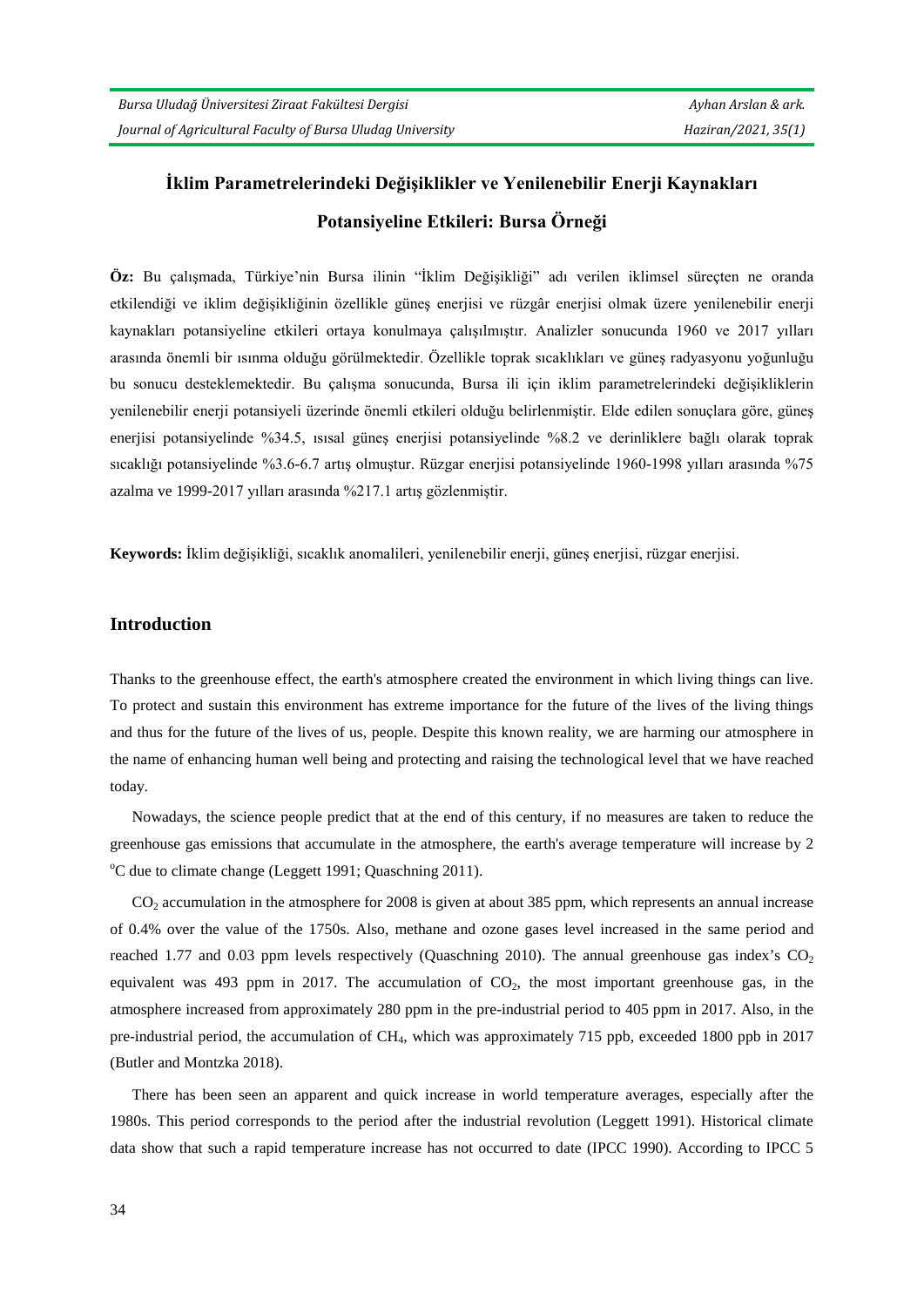evaluation reports; because of the increase in average temperature and the irregularities in energy distribution, it has been concluded that there has been an increase in hot or cold weather waves, and in the intensity and frequency of precipitation and arid extreme weather events (IPCC 2013). Yaslıoğlu and İlhan (2018) point out that global warming and climate change continue to be key issues of current work because of their impact on animal and plant life in a particular region, and their regional effects should be considered in addition to the global effects.

These temperature changes, as it is known, directly or indirectly affect other climatic processes. Within this context, climatic events such as wind and precipitation are also changing. If we look at the issue regarding the energy sector; changes in temperature and solar radiation, wind speed, rainfalls also directly affect solar, thermal, wind, and hydroelectric energy production potential. As it is known, renewable energies are used as an energy source in the agriculture sector, as in many areas (Taşkın and Vardar 2016).

Predicting the future climate of Turkey is of great importance in terms of preventing or minimizing the effects of climate change (Görgülü et al. 2009). With this perspective, the main objective of this study is; to analyze the climatic parameters changes specific to the Bursa province and to reveal the potential effects of solar, thermal, wind, and hydraulic energy resources.

#### **Regional Properties**

Turkey is located in a microclimate region that is observed in the western part of the subtropical zone lands and called the Mediterranean climate. The Mediterranean climate region carries the characteristics of both the polar (cold) and temperate zone, and the tropical (warm) zone (Dirican 1997, Vardar et al. 2011). Due to Turkey's geographic location, the country is affected by various pressure systems. Western and northwestern winds have strong effects on the west part of Anatolia. In the summer season, the Azores High-Pressure center results in continual winds from the north, particularly in the western regions (Vok 2015). The annualized average of the total solar radiation as well as the annual sunshine hours differs from one region to another, due to the variabilities in different geographical regions.

Considering the distribution of the industrialization in Turkey's geography, the region to the east of the Marmara Sea is noteworthy. Again, when the population distribution is analyzed, this region comes to the forefront. The provinces in this region are, particularly, Istanbul, Kocaeli, Sakarya, Yalova, and Bursa. Bursa is the 4th most populated city in Turkey with a population of 2936803 (TÜİK 2018). In terms of power plants, thermal power plants and natural gas conversion plants are located in Bursa province. Bursa province was studied due to its importance in the industry in the region.

Bursa Metropolitan Municipality has made a commitment to reduce greenhouse gas emissions by 40% (per capita) in 2030 by signing the Covenant of Mayors, which is an entity within the European Union, in July 2016. In accordance with the decisions taken after the COP21 Paris negotiations held in 2015, the local governments to prepare Action Plan related to Climate Harmonization was required by the Covenant of Mayors Sustainable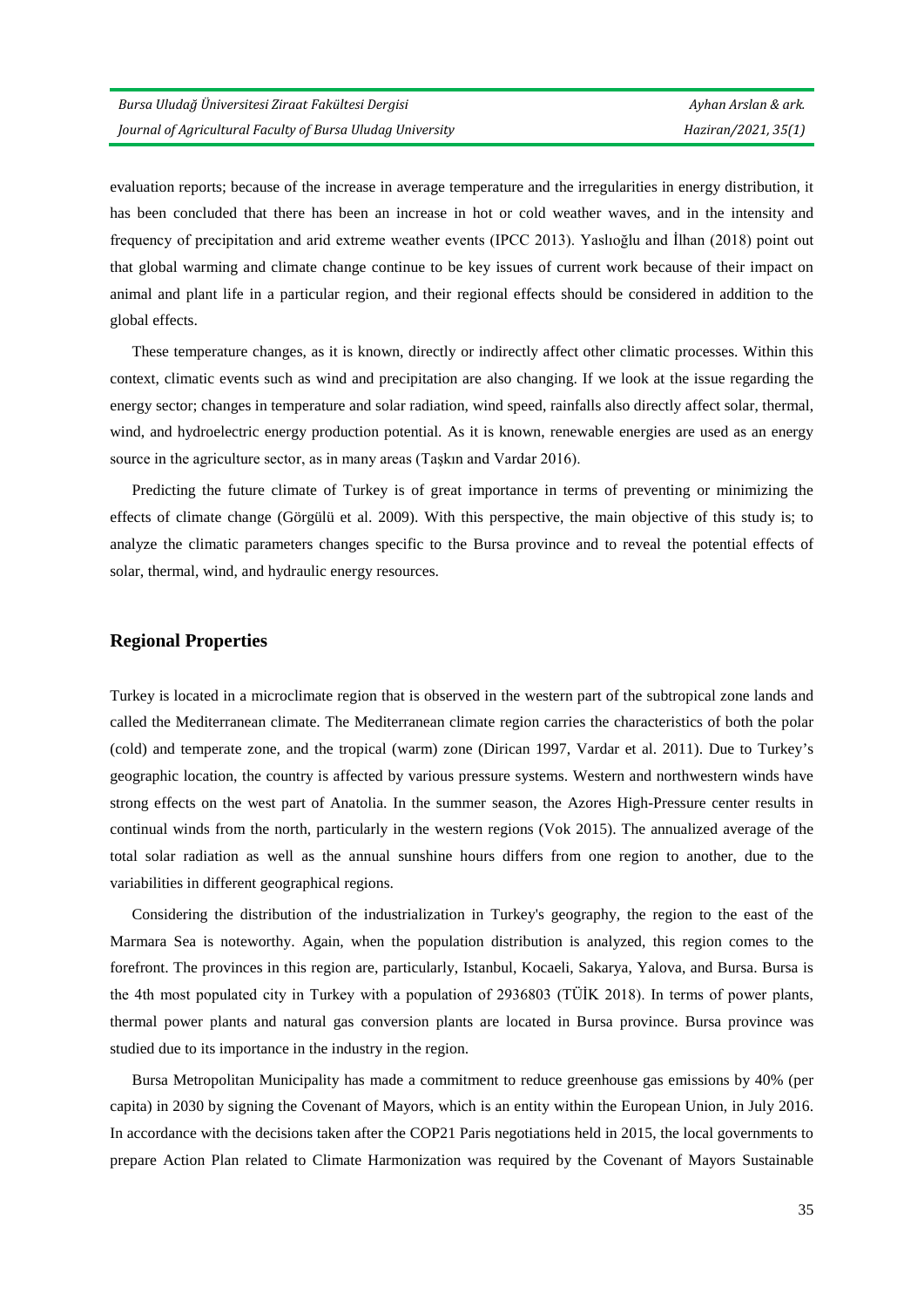| Bursa Uludağ Üniversitesi Ziraat Fakültesi Dergisi         | Ayhan Arslan & ark. |
|------------------------------------------------------------|---------------------|
| Journal of Agricultural Faculty of Bursa Uludag University | Haziran/2021, 35(1) |

Energy Action Plan. For this reason, the Bursa Metropolitan Municipality has prepared the "Climate Adaptation Action Plan" by revising the Bursa Climate Change Action Plan prepared in 2017 as part of the "Urban and Institutional Carbon Footprint Inventory and Bursa Climate Change Action Plan Preparation Project" (Busecap 2017). The greenhouse gas inventory distribution in Bursa province is shown in Figure 1.



**Figure 1:** *Bursa 2014 greenhouse gas inventor <(Busecap 2017)>*

#### **Materials and Methods**

The meteorological data used in this study cover 58 years between 1960 and 2017 (MGM 2018). In this study, meteorological measurements about sun, wind, soil, and rainfall made by Osmangazi meteorological station in Bursa province and data related to climate were evaluated.

Sulfur dioxide and particulate matter, and fill rate of dams data used in the study were obtained from Turkish Statistical Institute (TÜİK 2018) and General Directorate of State Hydraulic Works 1. Regional Directorate (DSİ 2018).

In the study, initially, the measurement values recorded in the meteorological stations on average on a daily basis were converted into monthly and annual average values. Then, with the help of annual averages, the overall average for long years was found and the overall annual average for long years from the difference of the annual average of every year was calculated (Soysal 1992).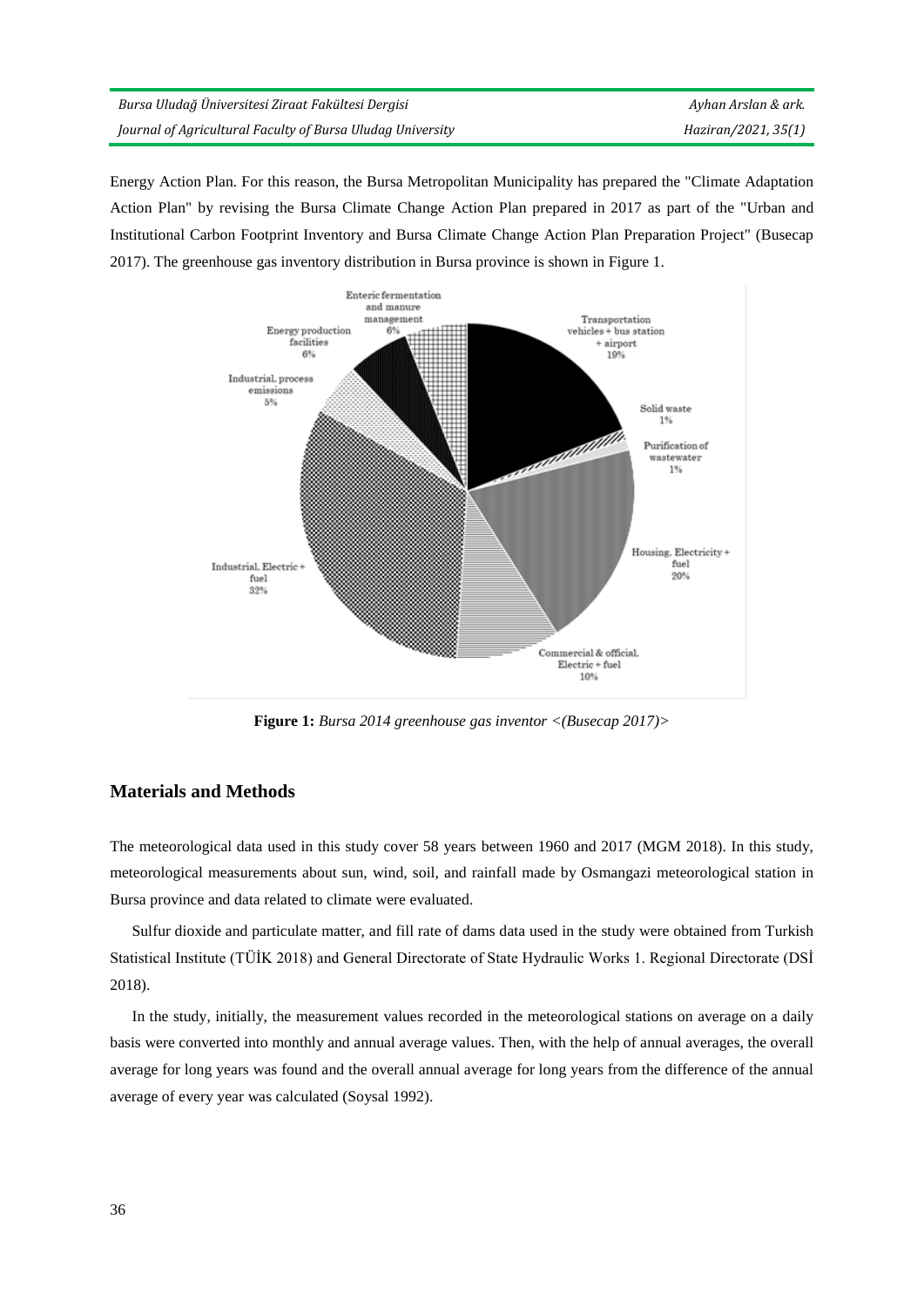Wind speed values of 30 m from the ground were calculated considering that the stations made measurements at 10 m from the ground in the study. The relevant equation was used for the adaptation of wind speed to 30 m level from the ground (Klug 2001, Pelletier 2006).

In the statistical analyzes, the average monthly values for the 12 months of each year, annual averages, the differences of the annual averages from the general averages for long years, and the minimum and maximum values for each year are taken into consideration. The associations of these values with years were analyzed with the help of SPSS statistical program levels of 1% and 5%.

#### **Results and Discussion**

In Bursa, the average annual temperature between 1960 and soil 2017 was 14.5°C. The temperature data has a direct influence on the thermal energy production potential. Within this context, the thermal energy potential increased by 25.4% from 1960 to 2017. Average temperature increased by 1.15°C in 58 years. This value means an average temperature increase of 0.2°C every 10 years. It is determined that May, June, July, August, and September, with the increase by years in annual average temperature and temperature anomalies are significant at a level of 0.01 in the correlation tests. Statistically, the thermal energy potential between 1960 and 2017 increased by 8.2% either.

In comparisons with measurement results from other stations, in order to remove the effect of position and height differences between the stations, instead of the direct temperature measurements, the deviation (anomaly) of the measurements from the average is used (Barlas 2013). Figure 2 shows the temperature anomalies.



**Figure 2:** *Temperature anomalies*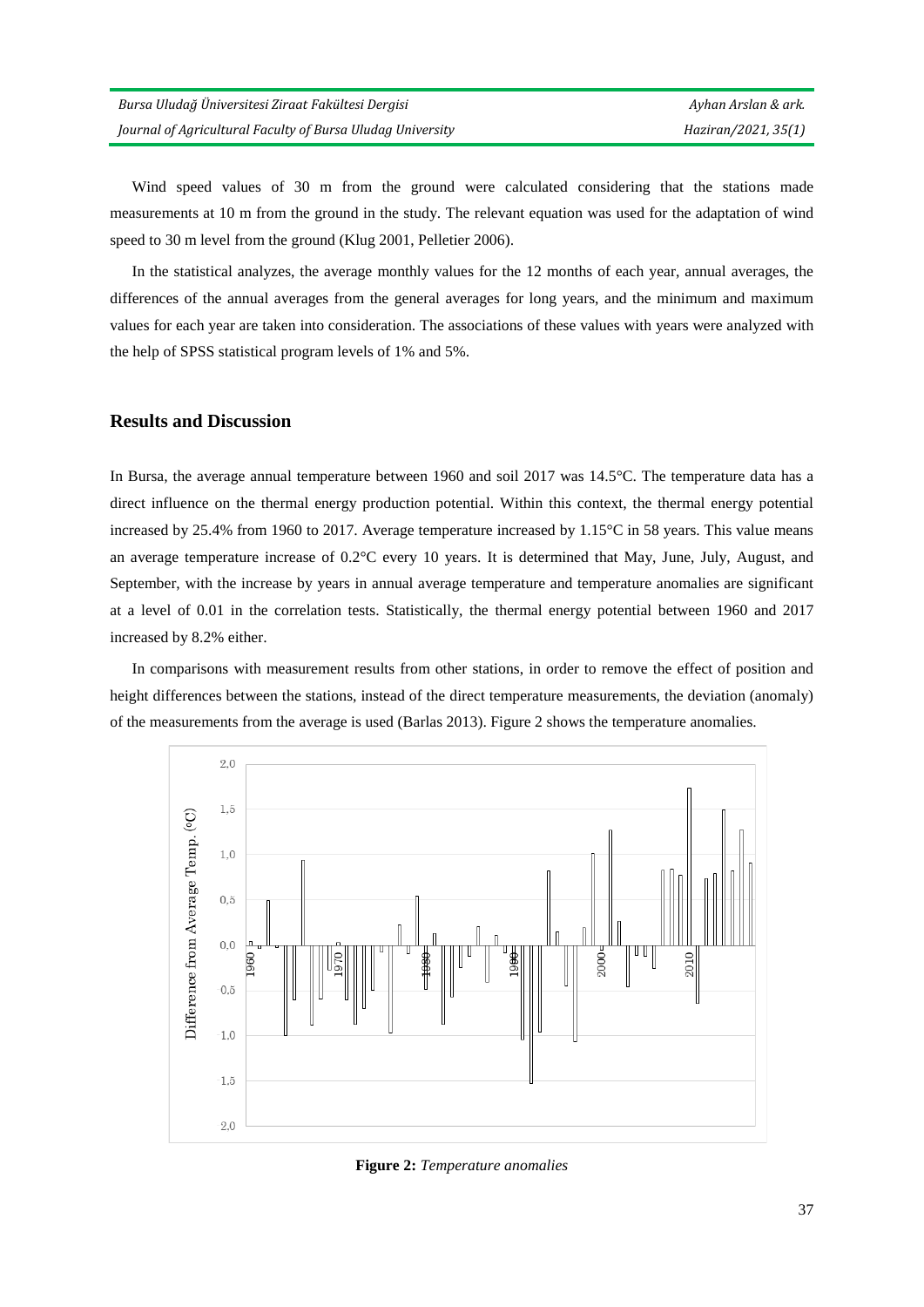It is defended by researchers the atmosphere temperature is increasing by 0.3 °C every 10 years for 1990 to 2005 (IPCC 2007). NASA climate data show that temperatures in Bursa and nearby regions in the first half of 2016 are 2.5°C higher than average temperatures (Nasa 2016). Similar to Bursa data, IPCC estimates that by 2100 the average temperature in the world could increase by 1.8-4.0°C (IPCC 2007). Moss et al. (2000) reported that by 2030 the world temperature could be 1.2°C higher than today. In a study conducted by Caseldine et al. (2006) in Iceland, it was found that an increase of 1.5°C in air temperature occurred in July. In a study conducted by Türkeş (2001), it was reported that the global annual average temperature increased by about 0.7°C from 1900 to 1998.

When the annual averages were taken into consideration, the maximum soil temperature level in Bursa at 5, 10, 20, 50, 100 cm depth was observed in 2007 with 18.2°C, 2007 and 2008 with 17.9°C, 2008 with 17.7°C, 1966 with 17.7°C, and 1966 with 17.4°C, respectively. Monthly average temperature values measured in soil are shown in Table 1.

|           | Soil Temperature $(^{\circ}C)$ |                    |                    |                    |                     |
|-----------|--------------------------------|--------------------|--------------------|--------------------|---------------------|
| Month     | 5 cm                           | $10 \text{ cm}$    | $20 \text{ cm}$    | $50 \text{ cm}$    | $100 \text{ cm}$    |
| January   | 5.0 <sup>ns</sup>              | 5.1 <sup>ns</sup>  | 5.4 <sup>ns</sup>  | 6.9 <sup>ns</sup>  | 8.8 <sup>ns</sup>   |
| February  | 6.1 <sup>ns</sup>              | 6.1 <sup>ns</sup>  | 6.2 <sup>ns</sup>  | 7.0 <sup>ns</sup>  | $8.2$ <sup>ns</sup> |
| March     | 9.1 <sup>ns</sup>              | 9.0 <sup>ns</sup>  | 8.8 <sup>ns</sup>  | $8.9*$             | $9.3*$              |
| April     | 14.7 <sup>ns</sup>             | 14.3 <sup>ns</sup> | $13.7^{ns}$        | 13.0 <sup>ns</sup> | $12.2^{ns}$         |
| May       | $21.2^{ns}$                    | 20.5 <sup>ns</sup> | 19.5 <sup>ns</sup> | 18.0 <sup>ns</sup> | 16.1 <sup>ns</sup>  |
| June      | $26.8^{ns}$                    | $25.8^{ns}$        | $24.8^{ns}$        | 23.0 <sup>ns</sup> | $20.4^{ns}$         |
| July      | $30.0^{**}$                    | $29.0^*$           | $28.0^{**}$        | $26.4^{ns}$        | $23.7^{ns}$         |
| August    | $29.5***$                      | $28.8***$          | $28.0^{**}$        | $27.1***$          | $25.1^*$            |
| September | $23.9*$                        | $23.9*$            | $23.6$ **          | $24.0^*$           | $23.6$ **           |
| October   | 16.8 <sup>ns</sup>             | 17.1 <sup>ns</sup> | 17.3 <sup>ns</sup> | 18.6 <sup>ns</sup> | $19.8***$           |
| November  | 10.7 <sup>ns</sup>             | 11.0 <sup>ns</sup> | $11.4^{ns}$        | 13.3 <sup>ns</sup> | $15.3^{ns}$         |
| December  | 6.5 <sup>ns</sup>              | 6.8 <sup>ns</sup>  | 7.3 <sup>ns</sup>  | 9.0 <sup>ns</sup>  | $11.3^{ns}$         |
| Average   | 16.7                           | 16.4               | 16.2               | 16.3               | 16.2                |

**Table 1.** Bursa average soil temperature (1960-2017)

\*, \*\*: significant at p/0.05, and p/0.01, respectively. ns: not-significant

Soil temperature data directly affect the thermal energy production potential, especially regarding heat pump applications. When the data were examined from this point of view, an increase in the thermal energy potential in soil depth was observed. The increases in heat energy potential, which were calculated using the regression equation, were 3.6%, 4.9%, 6.7%, 5.0%, and 4.2%, respectively at 5, 10, 20, 50, and 100 cm soil depths.

In Bursa, solar energy value was calculated as  $3.5 \text{ kWh} \text{ m}^2$ day and  $1269 \text{ kWh} \text{ m}^2$ year using daily average values between 1960 and 2017. Sunlight intensity and duration were found to be 144.2 W  $m<sup>-2</sup>$  and 6.1 hours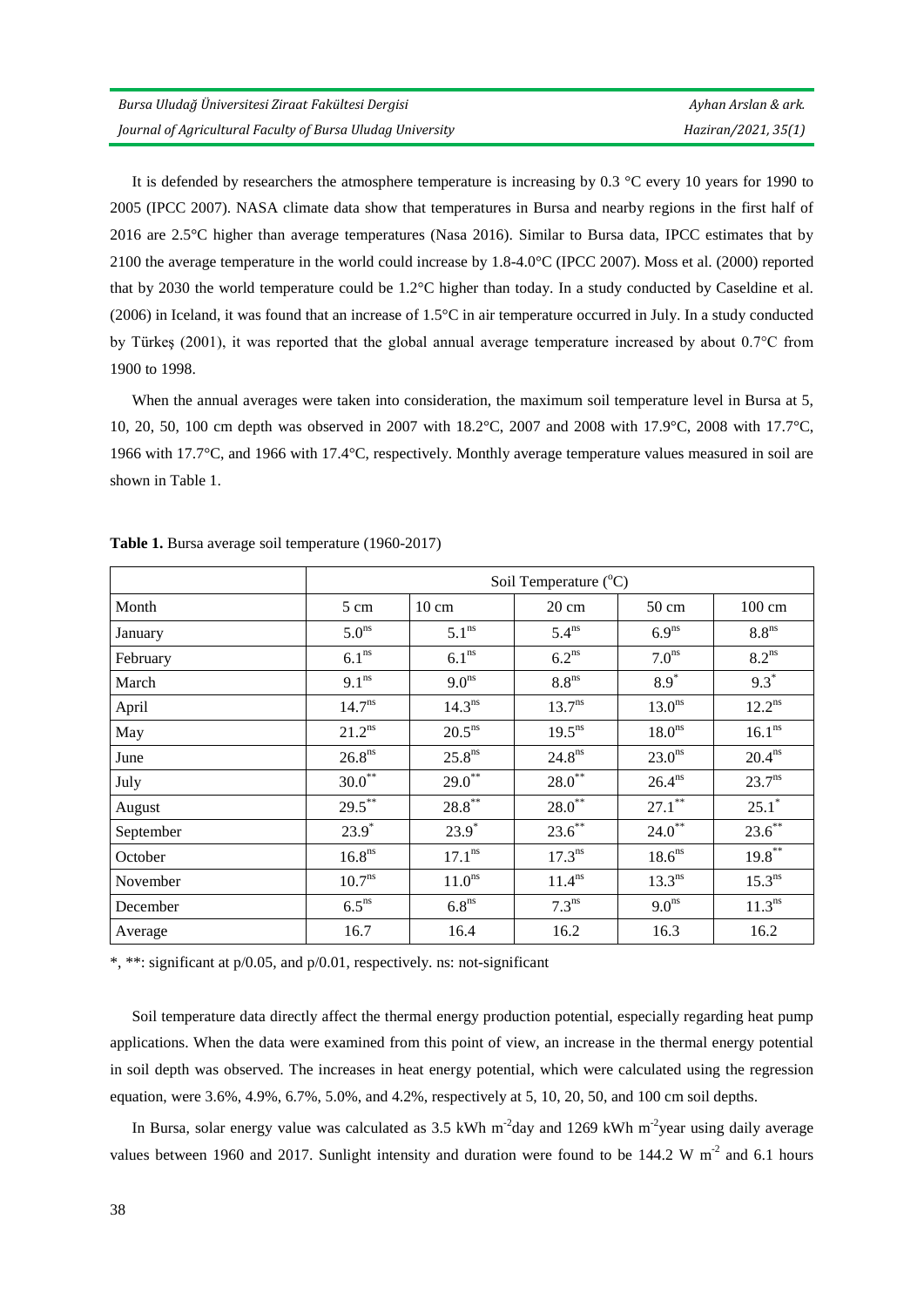day<sup>-1</sup>, respectively. According to GEPA (2018), the highest solar energy values of Bursa were observed in May, June, July, while the highest sunlight duration was observed in June, July, and August. Data about average solar energy, sunlight intensity, and sunlight duration are given in Table 2.

The average annual solar energy per  $m^2$  increased by 370 kWh  $m^2$  year over 58 years. Proportionally, there was an increase of 34.5% in solar energy. The difference between the minimum and maximum solar energy values in 58 years was found to be 37.6%. In a study done by Solanki et al. (2004), it was reported that solar energy had a long-term increase since the 1700s. Öztürk (2005), reported the sunlight duration for the Marmara Region as 6.92 hours day<sup>-1</sup>. Also, the mean solar energy value in the same study was reported as 3.03 kWh m<sup>-</sup> <sup>2</sup>day, and annual sunlight intensity (intensity of solar radiation) was reported as 363 W m<sup>-2</sup>. The data analyzed for Bursa are parallel to other studies.

|           |                               | Daily Average                             |                              |                                             |  |  |
|-----------|-------------------------------|-------------------------------------------|------------------------------|---------------------------------------------|--|--|
| Month     | Solar Enegy<br>$(kWh m-2day)$ | Solar Enegy<br>(kWh m <sup>2</sup> years) | Solar Intensity<br>$(W m-2)$ | <b>Sunshine Duration</b><br>$(hours day-1)$ |  |  |
| January   | 1.5                           | 548                                       | 62.6                         | 2.9                                         |  |  |
| February  | 2.0                           | 743                                       | 84.9                         | 3.3                                         |  |  |
| March     | 3.0                           | 1078                                      | 123.0                        | 4.1                                         |  |  |
| April     | 4.0                           | 1448                                      | 165.3                        | 5.6                                         |  |  |
| May       | 5.0                           | 1827                                      | 208.5                        | 7.7                                         |  |  |
| June      | 5.7                           | 2088                                      | 236.0                        | 9.7                                         |  |  |
| July      | 5.8                           | 2099                                      | 233.1                        | 10.5                                        |  |  |
| August    | 5.1                           | 1858                                      | 212.1                        | 9.8                                         |  |  |
| September | 4.0                           | 1468                                      | 167.6                        | 7.7                                         |  |  |
| October   | 2.6                           | 966                                       | 110.3                        | 5.4                                         |  |  |
| November  | 1.8                           | 639                                       | 72.9                         | 4.1                                         |  |  |
| December  | 1.3                           | 471                                       | 53.8                         | 2.9                                         |  |  |
| Average   | 3.5                           | 1269                                      | 144.2                        | 6.1                                         |  |  |

**Table 2.** Average of solar energy, sunlight intensity and sunlight duration (1960-2017)

The average solar radiation intensity has increased by 42 W  $m<sup>-2</sup>$  in 58 years. The difference between minimum and maximum solar radiation intensity values in 58 years was found to be 37.6%. Average sunlight duration decreased by 1.6 hours (22.24%) in 58 years. Several components affect the amount of solar radiation. These components can be listed as solar output, Earth-Sun distance, clouds, water vapor, air pollution, forest fires, volcanic ash, location, time of day and season. Due to the influence of these components, solar radiation intensity differs from year to year (Aksungur et al. 2013). In a study by Fröhlich and Lean (2004), it is stated that the energy emitted by the sun fluctuates in the long run. Solar energy and radiation intensity data measured by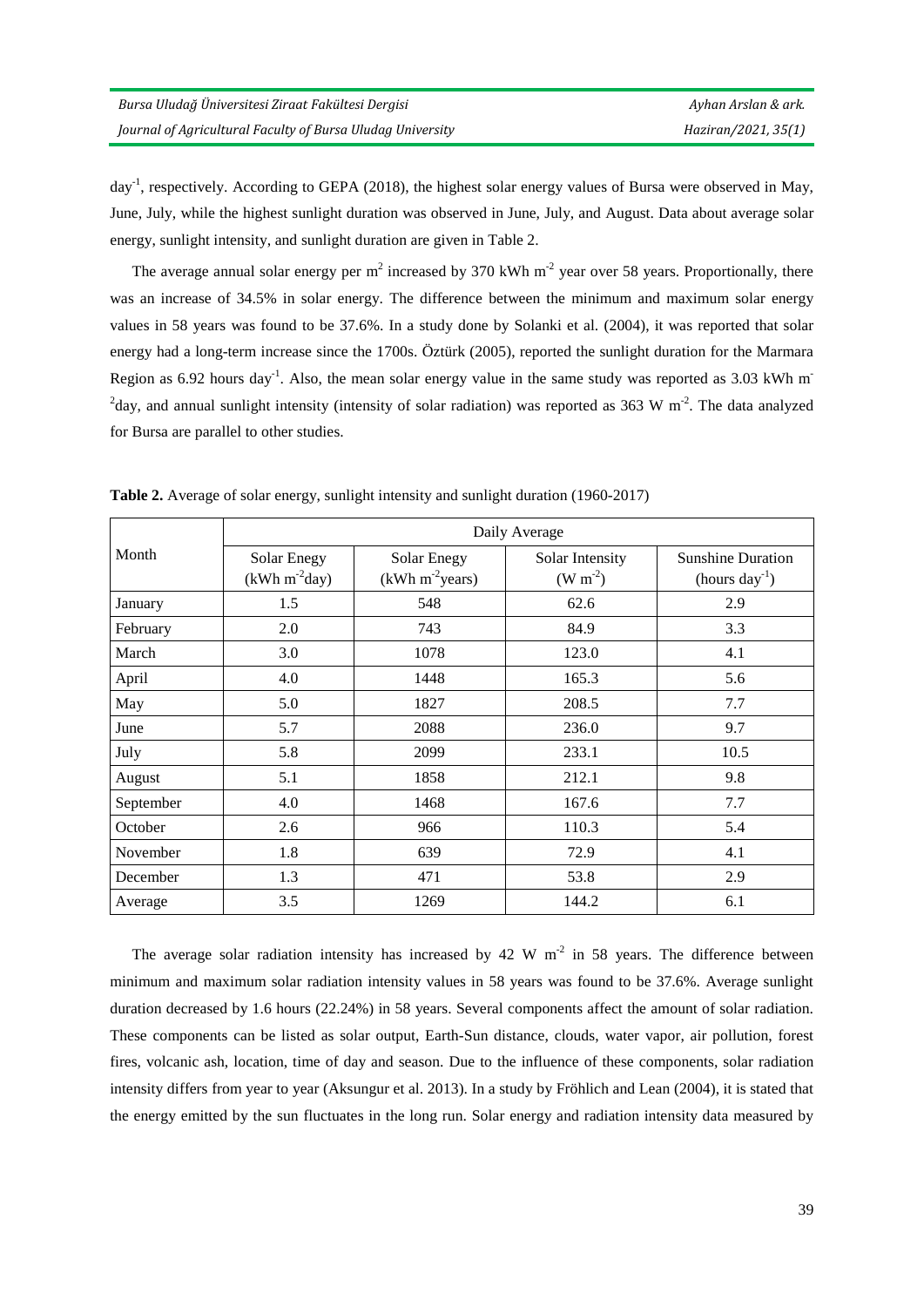the Bursa meteorological station also confirm this expression. Figure 3 shows the changes in annual average solar radiation intensity for the period 1968-2017.

The average annual wind speed in the 58 years period was between a minimum of 3.9 m  $s^{-1}$  (1998) and a maximum of 7.3 m  $s^{-1}$  (1963). While between 1960 and 1998, wind speeds showed a tendency to decrease, they showed a tendency to increase between 1999 and 2017. At this point, the years of 1998-1999 were the breaking points to increase the wind speed. As a general trend, it can be seen that the wind speed decreased by  $1.4 \text{ m s}^{-1}$ . However, according to 19 year tendency between 1999-2017, wind speed has shown an increase of 2 m  $s<sup>-1</sup>$ . Proportionally, while there was a decrease of 22.2% in the 58 year general tendency, there was an increase of 45% in the 19 year tendency between 1999-2017. This unusual fluctuation in wind speed is thought to have originated from the national airport, which was located close to the wind measurement point and closed in 2001. Besides, it is considered that the structure occurring in the area is also effective.



**Figure 3:** *Annual radiation intensity values* (1968-2017)

The wind energy potential between 1960 and 2017 decreased by 54.9% in general. However; statistically, there was a decrease of 75% in the wind energy potential between 1960-1998 while there was an increase of 217.1% in the wind energy potential between 1999 and 2017. This extreme variability in wind energy potential is also closely related to wind speed measurement results.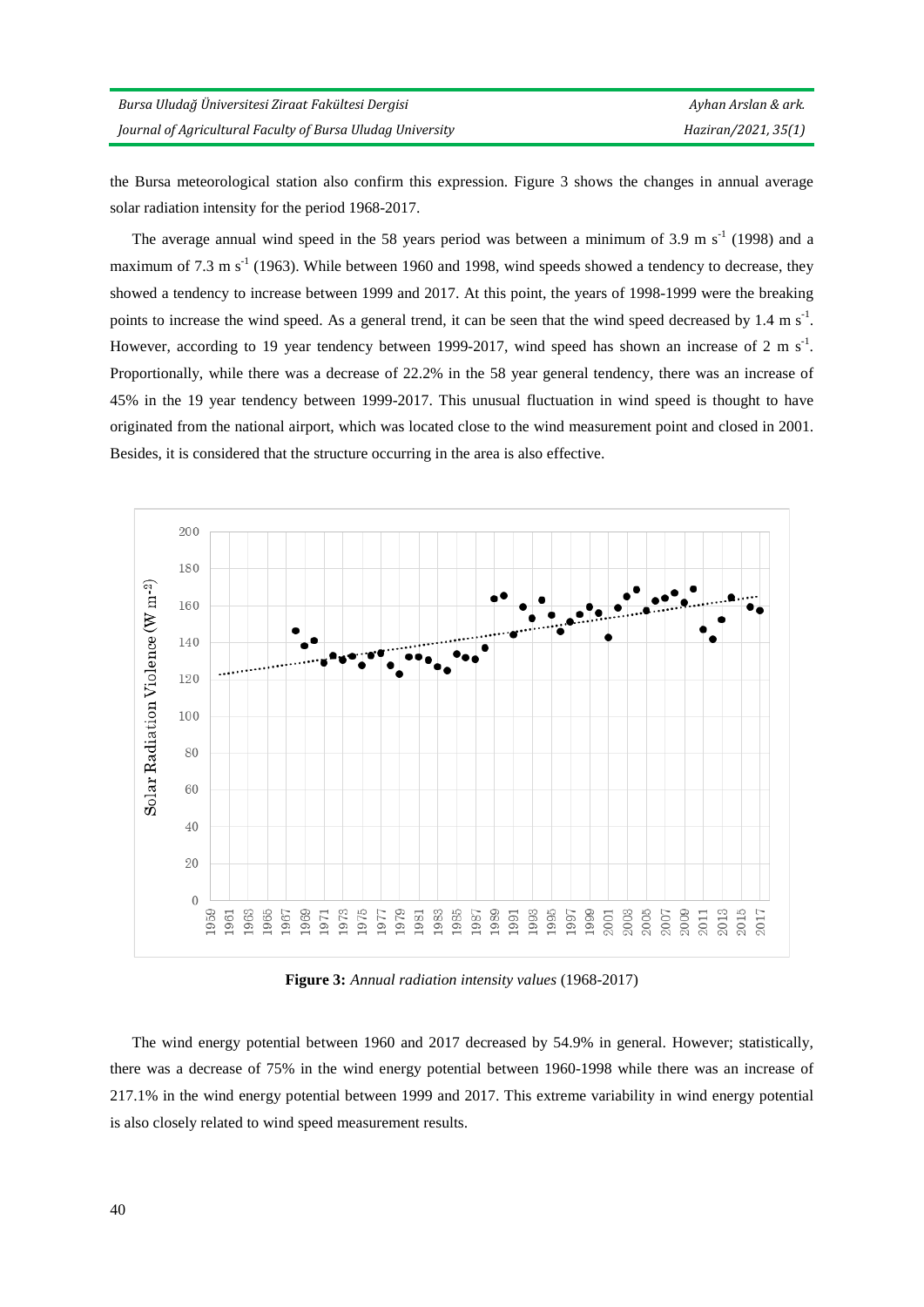The wind speed has a direct effect on the wind power potential and the energy production potential. In this context, the minimum power potential in the unit area at the height of 30 m in the period of 1960-2017 was 35.2 W m<sup>-2</sup>, and the maximum power potential was 239.8 W m<sup>-2</sup>. The annual wind energy potential in the unit area was a minimum of 308.3 kWh m<sup>-2</sup>year and a maximum of 2100.2 kWh m<sup>-2</sup>year (Figure 4).

The lowest annual average pressure value in Bursa was 1002 hPa in 2010, and the highest average pressure value was 1006 hPa in 1989.

The average annual rainfall in Bursa during the 58 years period between 1960 and 2017 was 711.1 mm. The lowest annual average rainfall in Bursa was 446 mm in 1961, and the highest average rainfall was 1329 mm in 2010. Rainfall values and the fill rates of dams are effective factors on hydroelectric production potential. The decrease in water resources may cause a decrease in hydraulic energy supply in summer and a decrease in hydraulic potential over time. While statistically insignificant, the hydraulic energy potential showed an increase of 13.1%.



**Figure 4:** *Change in wind power and wind energy potential per unit area (30 m)*

The average  $SO_2$  in the winter months of Bursa was recorded as 220  $\mu$ g m-3 in 1991 while it decreased to 50 μg m<sup>-3</sup> in 1995. This value decreased even further in the present (2017) below 10 μg m<sup>-3</sup>.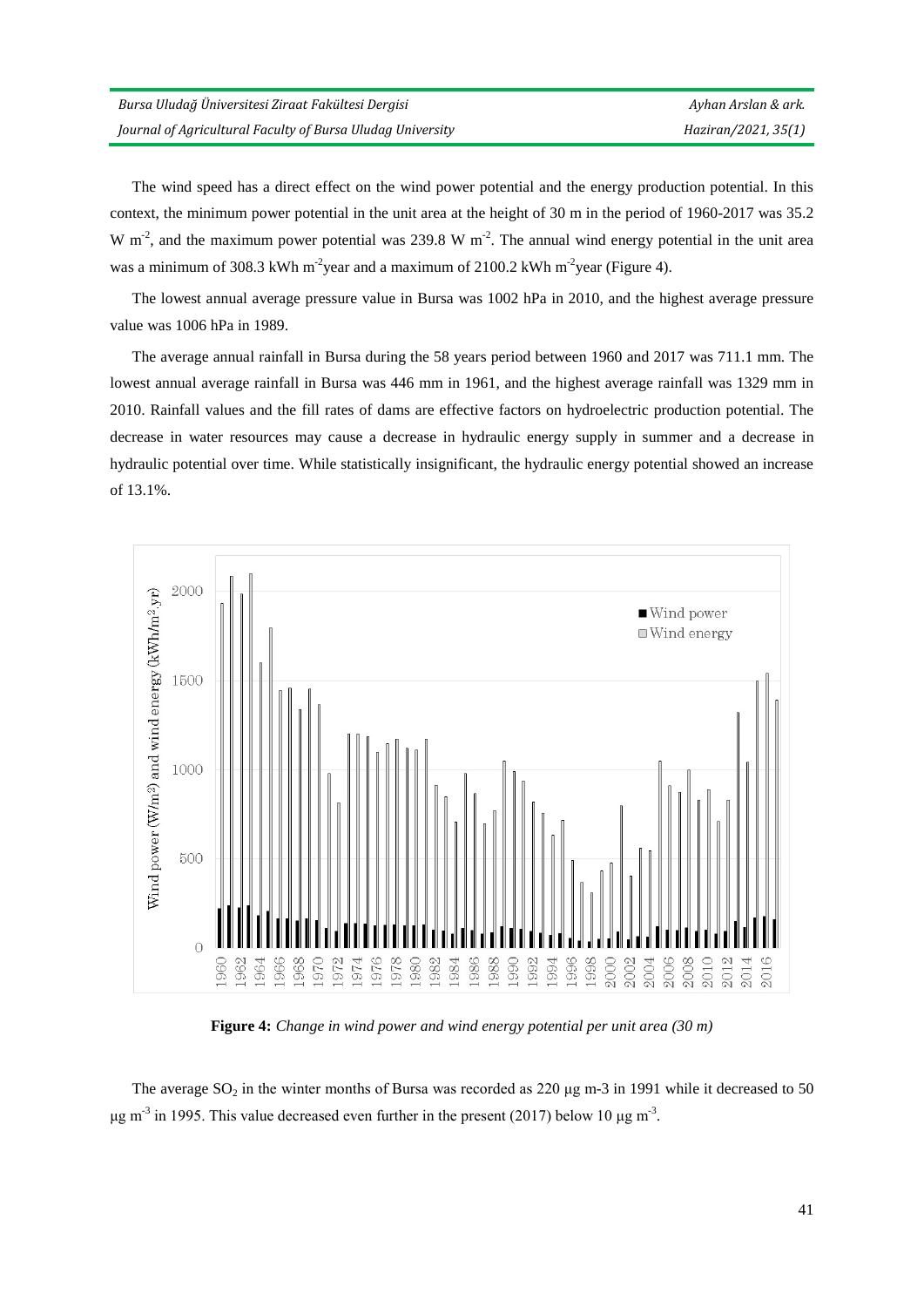As the temperature and wind speed increase,  $SO<sub>2</sub>$  and total suspended particles are decreasing, while there is a direct relationship with relative humidity (Bridgman et al. 2002, Akpinar et al. 2006).

In the study examining the relationship between air pollutants measured in Bursa atmosphere was reported, low concentrations were observed in hot seasons usually (Erbaslar and Tasdemir 2007).

#### **Conclusion**

There was an increase of 34.5% in the solar energy potential, an increase of 8.2% in thermal solar energy potential and, depending on the depths, an increase of 3.6%-6.7 in soil temperature potential. In the wind energy potential, there was a decrease of 75% between 1960-1998 and an increase of 217.1% between 1999-2017. Hydroelectric potential, on the other hand, does not display variability despite the increase in average precipitation, due to fluctuations in fill rates of dams.

As a result of this study, it was demonstrated that climate change-related symptoms are also effective in Bursa and around it. Measures to be developed regarding technology, especially against greenhouse gas emissions originating from the industry, carry great importance in this context.

Replacing and/or converting thermal and natural gas power plants, with the clean and/or renewable energy plants will be a very important measure against climate change, particularly to reduce greenhouse gas emissions.

#### **Acknowledgment**

No ethics commission permission is required in this manuscript. All authors participated in the conception of the topic. All authors read and approved the final manuscript after critically revising it for important content. The authors declare that there is no conflict of interest regarding the publication of this article.

The authors would like to thank "T.C. General Directorate of State Meteorological Affairs" for their contributions to the realization of this study.

#### **References**

- Akpinar, E.K., Akpinar, S. and Oztop, H.F. 2006. Effects of Meteorological Parameters on Air Pollutant Concentrations in Elazig, Turkey. *International Journal of Green Energy*, 3: 407–421. doi: 10.1080/01971520600873392.
- Aksungur, K.M., Kurban, M. and Filik Ü.B. 2013. Analysis and Evaluation of Solar Radiation Data in Different Regions of Turkey. Energy Efficiency and Quality Symposium Proceedings Book (in Turkish).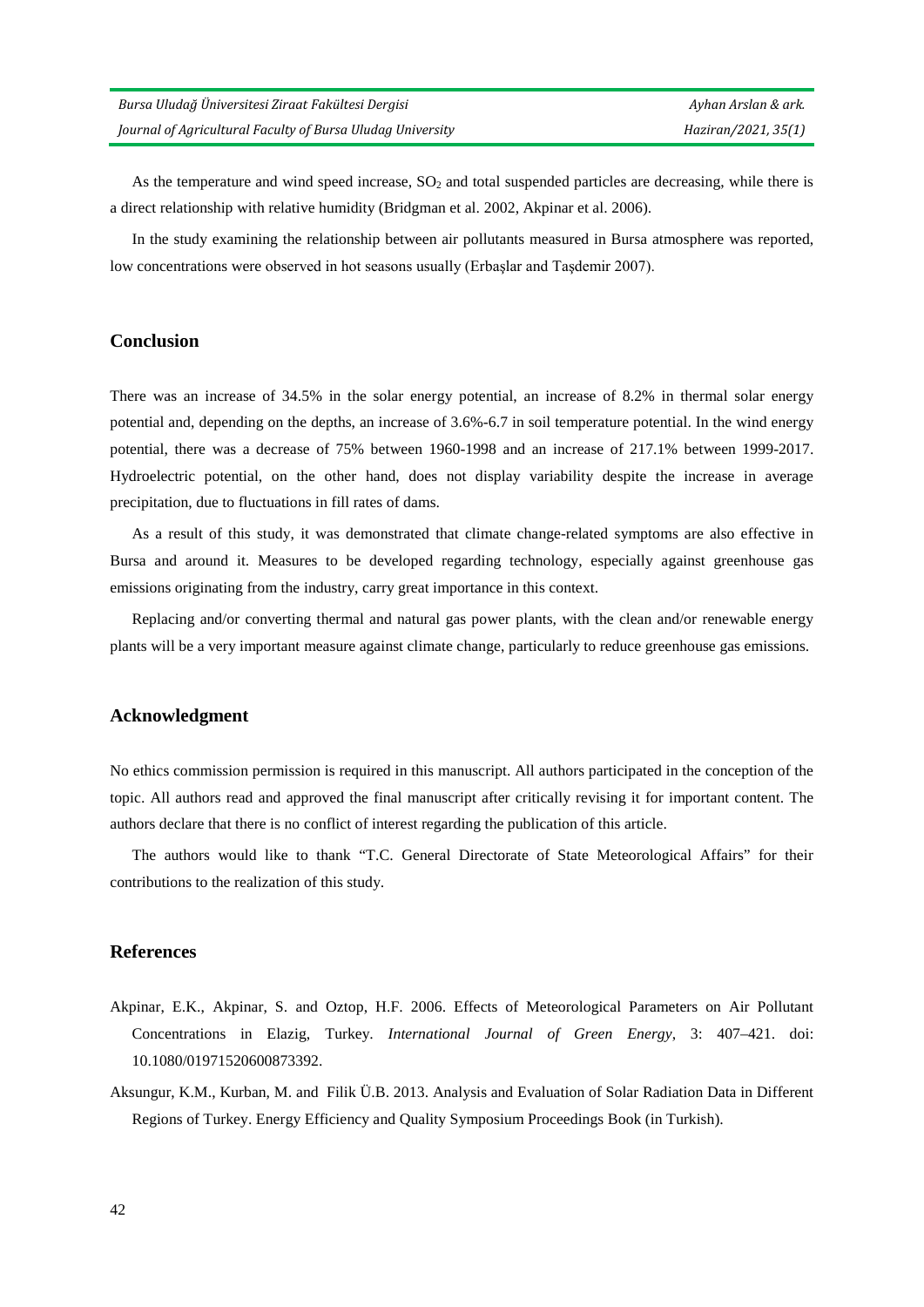- Barlas, N. 2013. Environmental Problems of Our Era From Global Crises to Sustainable Society. İstanbul, Boğaziçi University Press, (in Turkish).
- Busecap, 2017. Bursa Metropolitan Municipality Sustainable Energy and Climate Change Adaptation Plan. Accessed April 10, 2018 (in Turkish). [https://www.bursa.bel.tr/dosyalar/Bursa\\_BUSECAP\\_2017.pdf](https://www.bursa.bel.tr/dosyalar/Bursa_BUSECAP_2017.pdf)
- Butler, J.H. and Montzka, S.A. 2018. The Noaa Annual Greenhouse Gas Index (aggi). Accessed: October 20, 2018. https://www.esrl.noaa.gov/gmd/aggi/aggi.html
- Bridgman, H.A., Davies, T.D., Jickells, T., Hunova, I., Tovey, K., Bridges, K. and Surapipith, V. 2002. Air Pollution in The Krusne Hory Region, Czech Republic During The 1990s. *Atmospheric Environment*, 36: 3375–3389. doi: 10.1016/S1352-2310(02)00317-5.
- Caseldine, C., Langdon, P. and Holmes, N. 2006. Early Holocene Climate Variability and The Timing and Extent of The Holocene Thermal Maximum (HTM) in Northern Iceland. Quaternary Science Reviews 25: 2314-2331. doi: 10.1016/j.quascirev.2006.02.003.
- Dirican, M. 1997. What's Happening Up There? *Journal of Science and Technology*, 355: 32-39 (in Turkish).
- DSİ 2018. General Directorate of State Hydraulic Works, 1st Regional Directorate (in Turkish).
- Erbaşlar, T. and Taşdemir, Y. 2007. The Relationships Among Classic Air Pollutants Measured in The Atmosphere of Bursa. *Uludağ University Journal of The Faculty of Engineering*, 12 (2): 9-19 (in Turkish).
- Fröhlich, C. and Lean J. 2004. Solar Radiative Output and Its Variability: Evidence and Mechanisms. *The Astronomy and Astrophysics Review*, 12 (4): 273-320. doi: 10.1007/s00159-004-0024-1.
- GEPA 2018. Atlas of Solar Energy Potential. Accessed: April 10, 2018 (in Turkish). <http://www.yegm.gov.tr/MyCalculator/pages/16.aspx>
- Görgülü, M., Koluman, D.N. and Göncü, S. 2009. Raising Livestock and Global Warming. V. National Animal Nutrition Congress. Accessed: March 19, 2018 (in Turkish)[. http://www.muratgorgulu.com.tr](http://www.ruminantbesleme.com/hayvancilik-kuresel-isinma/)
- IPCC 1990. Working Group I Report "Climate Change: The IPCC Scientific Assessment." Accessed: April 24, 2018. https://www.ipcc.ch/ipccreports/far/wg\_I/ipcc\_far\_wg\_I\_full\_report.pdf
- IPCC 2007. IPCC Fourth Assessment Report: Climate Change 2007, Working Group I: The Physical Science Basis. Accessed: April 24, 2018. https://www.ipcc.ch/publications\_and\_data/ar4/wg1/en/spmsspmprojections-of.html
- IPCC 2013. Working Group I Report "Climate Change 2013: The Physical Science Basis" Accessed: April 24, 2018. http://www.ipcc.ch/publications\_and\_data/publications\_and\_data\_reports.shtml
- Klug, H. 2001. Basic Course in Wind Energy. Istanbul, Turkey: German Wind Energy Institute (DEWI).
- Leggett, J. 1991. Global Warming, Der Greenpeace Report. Piper GmbH&Co.KG, München.
- MGM 2018. Turkish State Meteorological Service, Ankara (in Turkish).
- Moss, A., Jouany J.P. and Newbold J. 2000. Methane Production by Ruminants: Its Contribution to Global Warming. Annales de zootechnie, INRA/EDP Sciences, 49 (3):231-253. doi: 10.1051/animres:2000119.